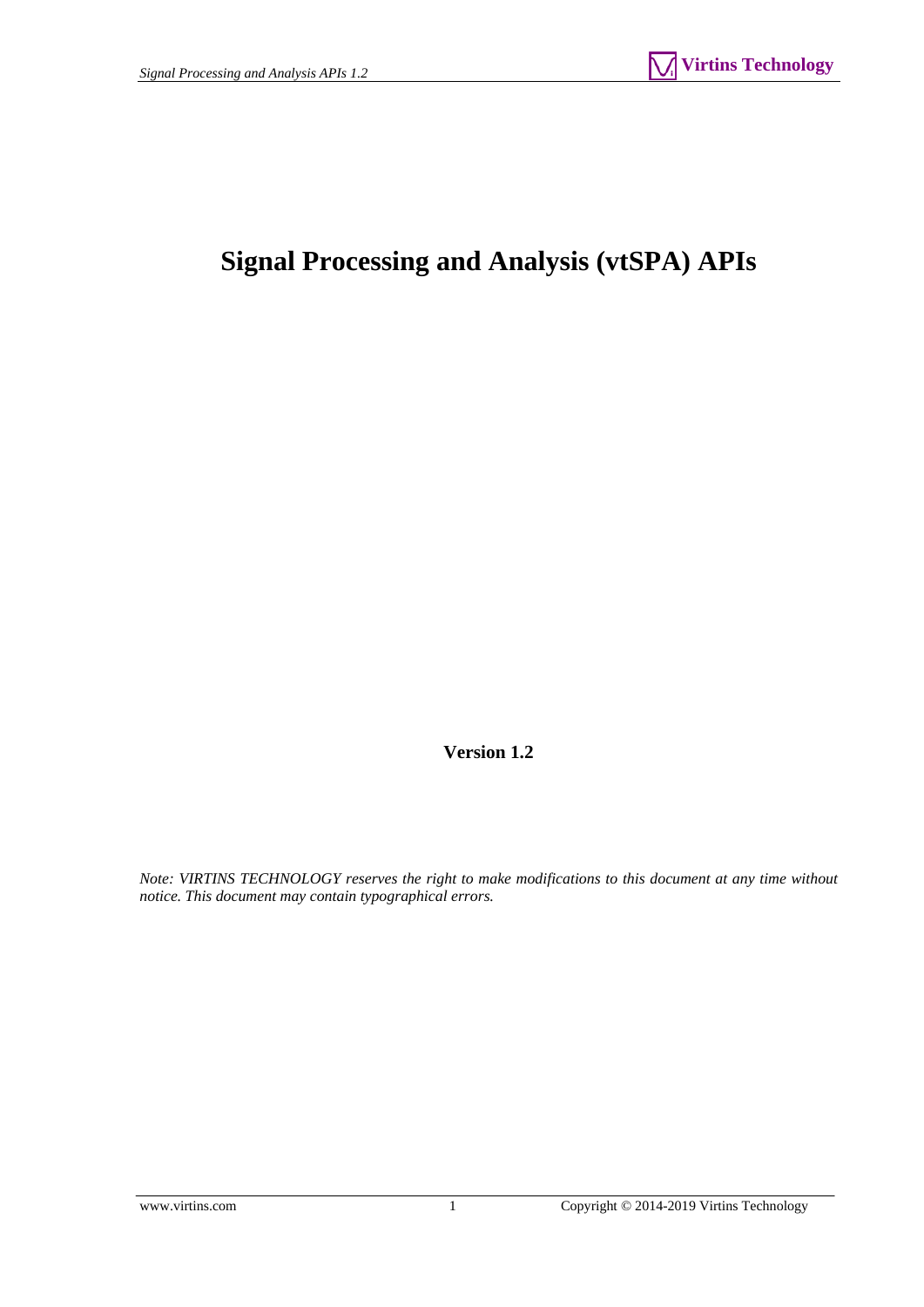## **TABLE OF CONTENTS**

| 3.1 |  |
|-----|--|
| 3.2 |  |
|     |  |
|     |  |
|     |  |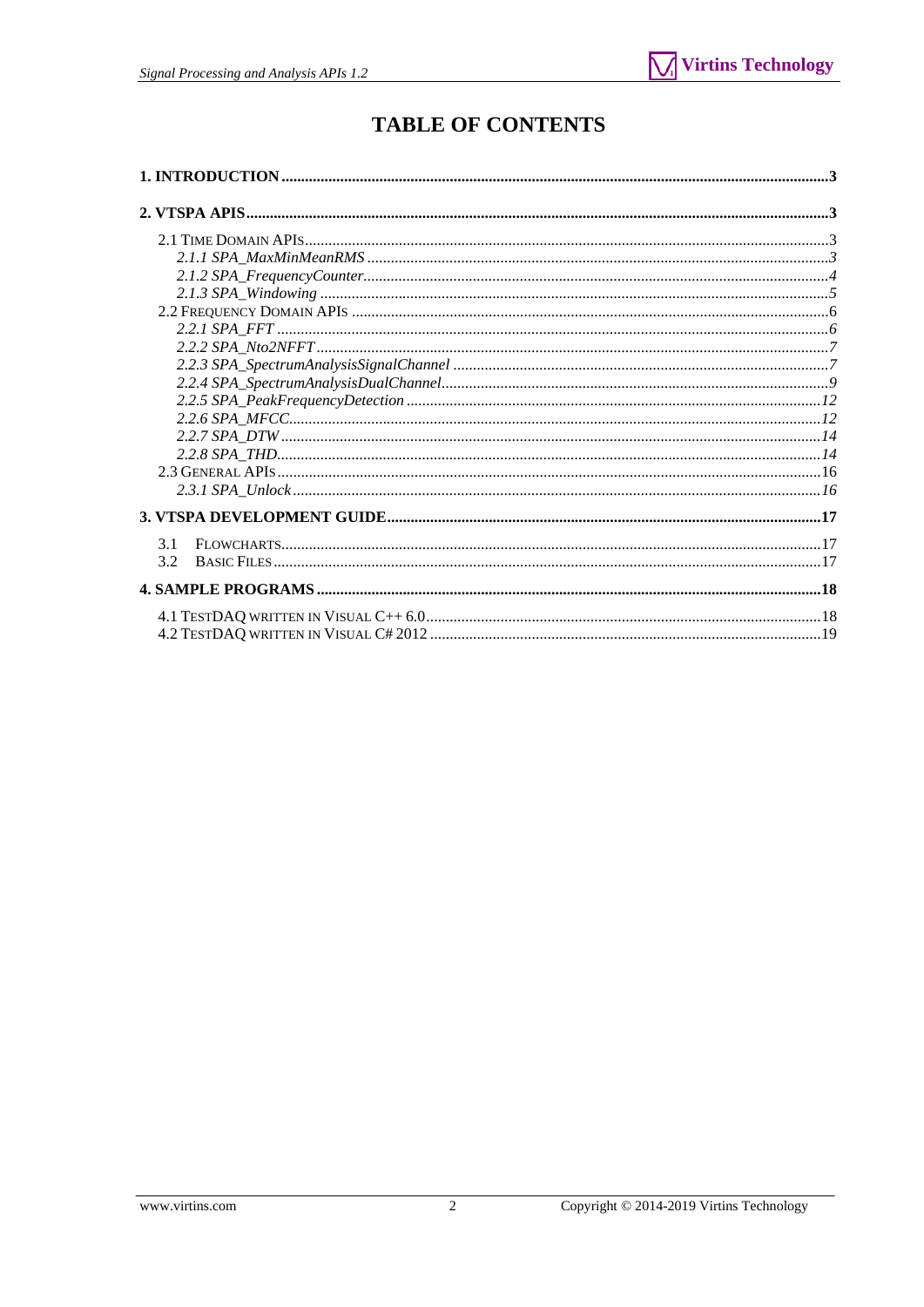# <span id="page-2-0"></span>**1. Introduction**

Virtins Technology's Signal Processing and Analysis (vtSPA) Application Programming Interfaces (APIs) provides a suite of generic APIs for data processing and analysis. It contains some unique features / algorithms originated and only available from Virtins Technology.

# <span id="page-2-1"></span>**2. vtSPA APIs**

## <span id="page-2-2"></span>**2.1 Time Domain APIs**

## <span id="page-2-3"></span>**2.1.1 SPA\_MaxMinMeanRMS**

The SPA\_MaxMinMeanRMS function calculates the maximum, minimum, mean, and RMS values of the input data.

```
int SPA_MaxMinMeanRMS( 
double *DataInEU, 
DWORD DataCount, 
double *Max, 
double *Min, 
double *Mean, 
double *RMS 
);
```
## **Parameters**

*DataInEU* 

Pointer to the data to be analyzed (input)

*DataCount* 

Number of data to be analyzed (input)

*Max* 

Pointer to the maximum value of the analyzed data (output)

*Min* 

Pointer to the minimum value of the analyzed data (output)

#### *Mean*

Pointer to the mean value of the analyzed data (output)

*RMS*

Pointer to the RMS value of the analyzed data (output)

## **Return Values**

Reserved.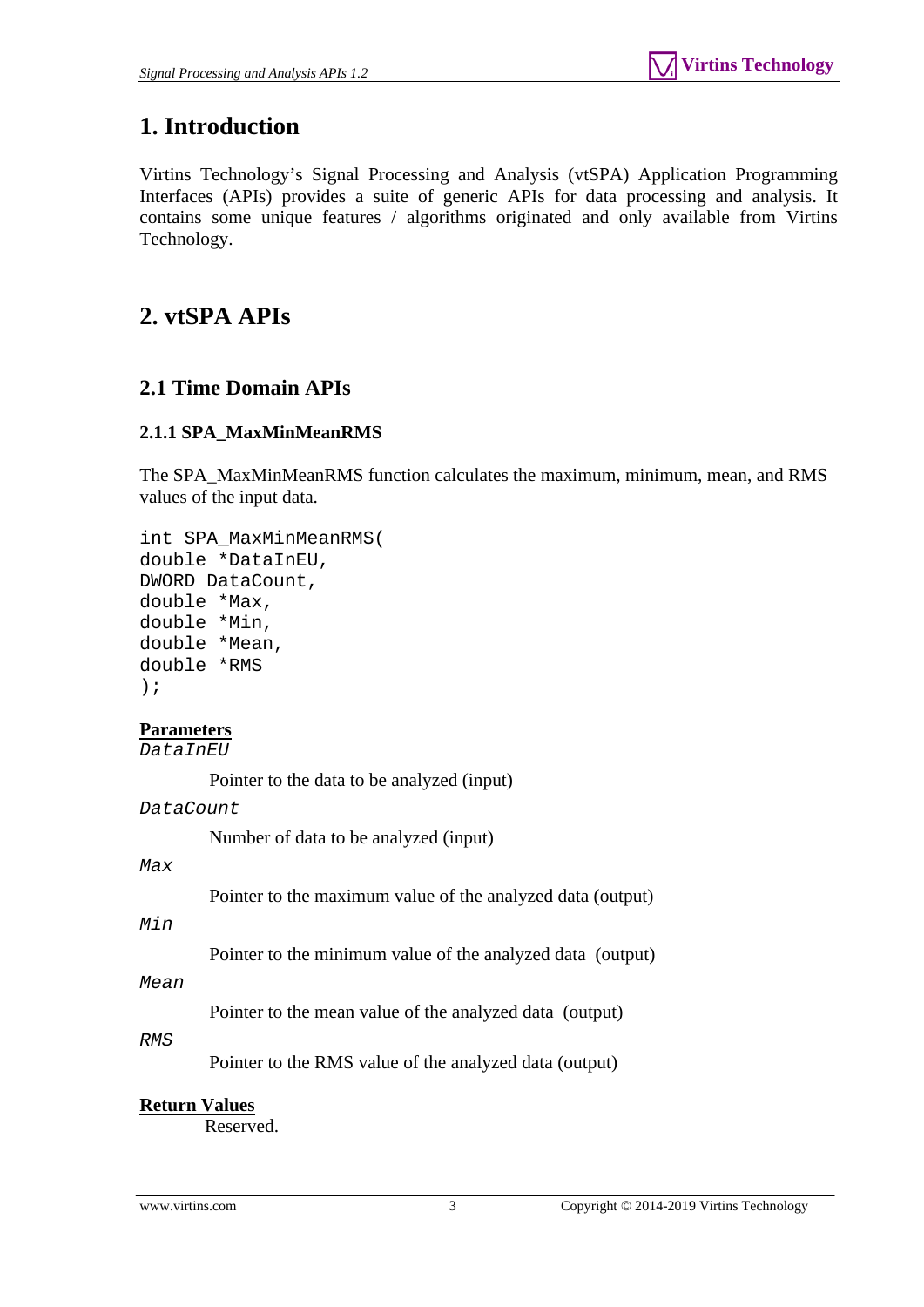## <span id="page-3-0"></span>**2.1.2 SPA\_FrequencyCounter**

The SPA\_FrequencyCounter function calculates the frequency, total count, RPM, duty cycle, cycle RMS, cycle mean values of the input data using a software frequency counter algorithm.

```
int SPA_FrequencyCounter( 
double *DataInEU, 
DWORD DataCount, 
double SamplingFrequency, 
double Max, 
double Min, 
double TriggerLevelPercent, 
double TriggerHysteresisPercent, 
double FrequencyDivider, 
double * FrequencyCount, 
double * TotalCount, 
double * RPM, 
double * DutyCycle, 
double * CycleRMS, 
double * CycleMean 
);
```
#### **Parameters**

*DataInEU* 

Pointer to the data to be analyzed (input)

*DataCount* 

Number of data to be analyzed (input)

*SamplingFrequency* 

Sampling frequency of the data to be analyzed (input)

*Max* 

 Maximum value of the data to be analyzed. It can be obtained through SPA\_MaxMinMeanRMS( ). (input)

*Min* 

 Minimum value of the data to be analyzed. It can be obtained through SPA\_MaxMinMeanRMS( ). (input)

#### *TriggerLevelPercent*

 Specifies the trigger level percentage (-100%~100%) with regards to Max and Min for the software frequency counter. (input)

#### *TriggerHysteresisPercent*

Specifies the trigger hysteresis percentage  $(0\% \sim 100\%)$  with regards to  $\frac{1}{2}$  of the difference of Max and Min for the software frequency counter which is equipped with Schmitt Trigger capability. (input)

*FrequencyDivider* 

Specifies the frequency dividing factor for the software frequency counter. (input)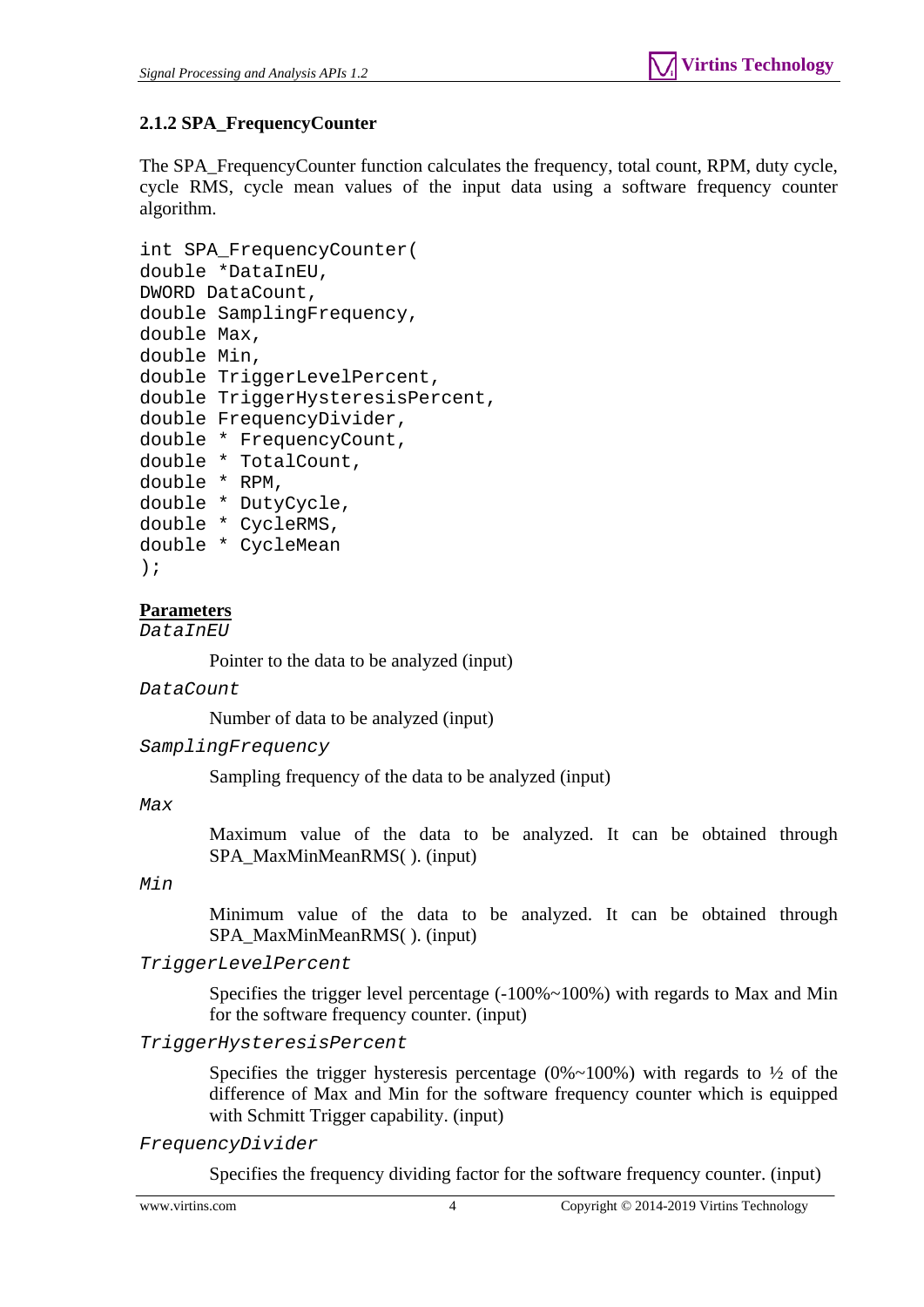*FrequencyCount* 

Pointer to the counted frequency. (output)

*TotalCount* 

Pointer to the counted total count. (output)

*RPM* 

Pointer to the counted RPM value. (output)

*DutyCycle* 

Pointer to the calculated duty cycle value. (output)

*CycleRMS* 

Pointer to the calculated cycle RMS value. (output)

*CycleMean* 

Pointer to the calculated cycle mean value. (output)

#### **Return Values**

Reserved.

#### <span id="page-4-0"></span>**2.1.3 SPA\_Windowing**

The SPA\_Windowing function imposes window on the input data.

```
double SPA_Windowing( 
double *DataInEU, 
int WindowType, 
DWORD DataCount, 
BOOL FilterFlag 
);
```
#### **Parameters**

*DataInEU* 

Pointer to the data to be processed (input & output)

*WindowType* 

Specifies the window function type:

 0: Rectangle 1: Triangle (or Fejer) 2: Hanning 3: Hamming 4: Blackman 5: Exact Blackman 6: Blackman Harris 7: Blackman Nuttall 8: Flat Top 9: Exponetial 0.1 10: Gaussian 2.5 11: Gaussian 3.0 12: Gaussian 3.5 13: Welch (or Riesz) 14: Cosine 1.0 15: Cosine 3.0 16: Cosine 4.0 17: Cosine 5.0 18: Riemann (or Lanczos) 19: Parzen 20: Tukey 0.25 21: Tukey 0.50 22: Tukey 0.75 23: Bohman 24: Poisson 2.0 25: Poisson 3.0 26: Poisson 4.0 27: Hanning-Poisson 0.5 28: Hanning-Poisson 1.0 29: Hanning-Poisson 2.0 30: Cauchy 3.0 31: Cauchy 4.0 32: Cauchy 5.0 33: Bartlett-Hann 34: Kaiser 0.5 35: Kaiser 1 36: Kaiser 2 37: Kaiser 3 38: Kaiser 4 39: Kaiser 40: Kaiser 6 41: Kaiser 7 42: Kaiser 8 43: Kaiser 9 44: Kaiser 10 45: Kaiser 11 46: Kaiser 12 47: Kaiser 13 48: Kaiser 14 49: Kaiser 15 50: Kaiser 16 51: Kaiser 17 52: Kaiser 18 53: Kaiser 19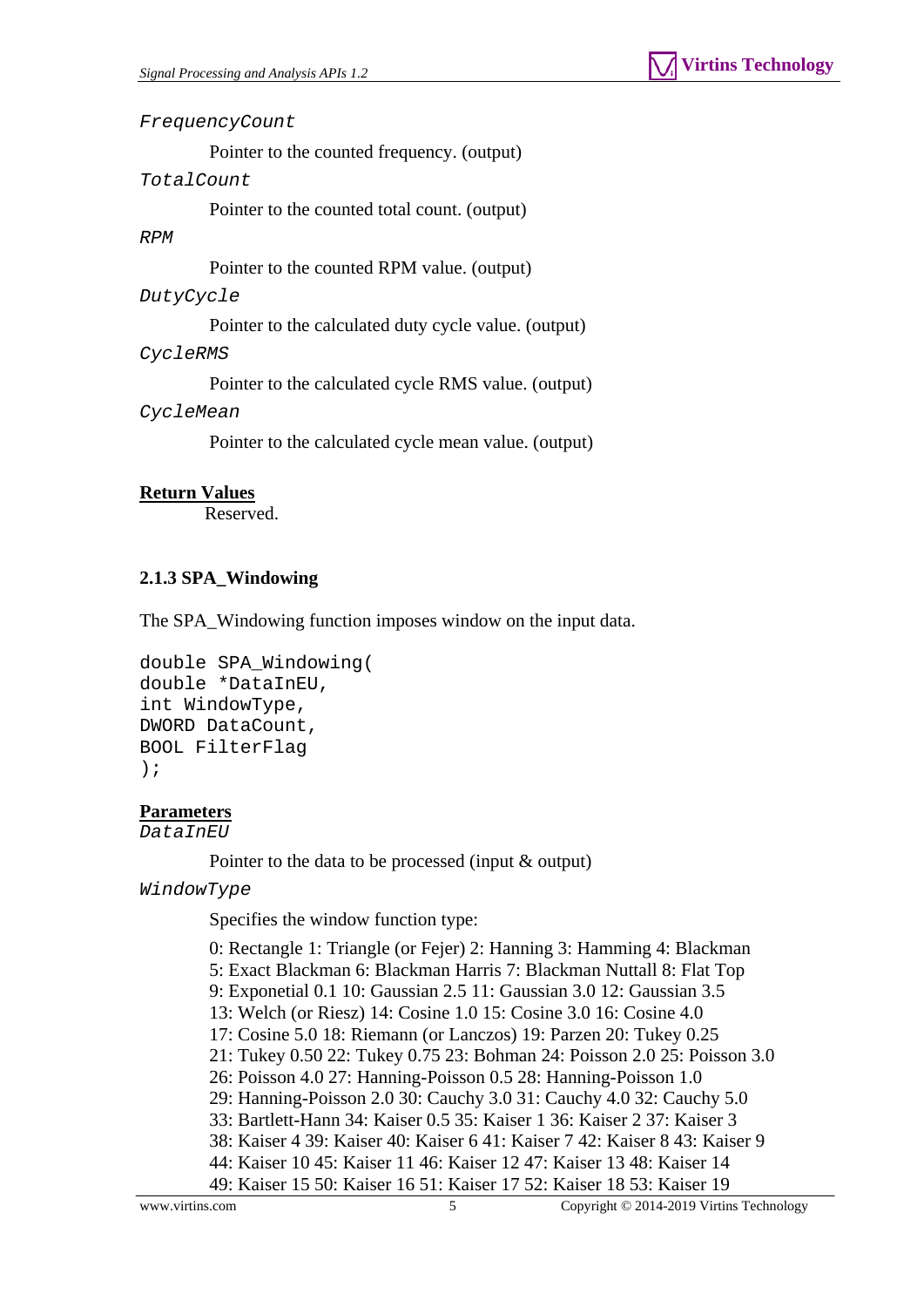## 54: Kaiser 20.

The value behind the window name is the parameter value of that window. Please refer to relevant reference books for the definition of these window functions. A good example can be found at:

*[http://www.virtins.com/doc/D1003/Evaluation\\_of\\_Various\\_Window\\_Functions\\_usi](http://www.virtins.com/doc/D1003/Evaluation_of_Various_Window_Functions_using_Multi-Instrument_D1003.pdf) [ng\\_Multi-Instrument\\_D1003.pdf](http://www.virtins.com/doc/D1003/Evaluation_of_Various_Window_Functions_using_Multi-Instrument_D1003.pdf)* (input)

#### *DataCount*

Number of data to be processed. (input)

#### *FilterFlag*

False: Window for spectral analysis (asymmetric)

True: Window for digital filter design (symmetric)

(input)

## **Return Values**

Total energy of the window function (=DataCount  $\times$  [RMS of the window function]<sup>2</sup>).

## <span id="page-5-0"></span>**2.2 Frequency Domain APIs**

## <span id="page-5-1"></span>**2.2.1 SPA\_FFT**

The SPA\_FFT function performs FFT or inverse FFT.

```
SPA_FFT ( 
double * xr, 
double * xi, 
long FFTSize, 
int InverseFlag 
);
```
## **Parameters**

*xr* 

Pointer to the real part of data. (input & output)

*xi* 

Pointer to the imaginary part of data. (input & output)

*FFTSize* 

Number of FFT points. It must be a power of 2. (input)

*InverseFlag* 

0: FFT 1: iFFT (input)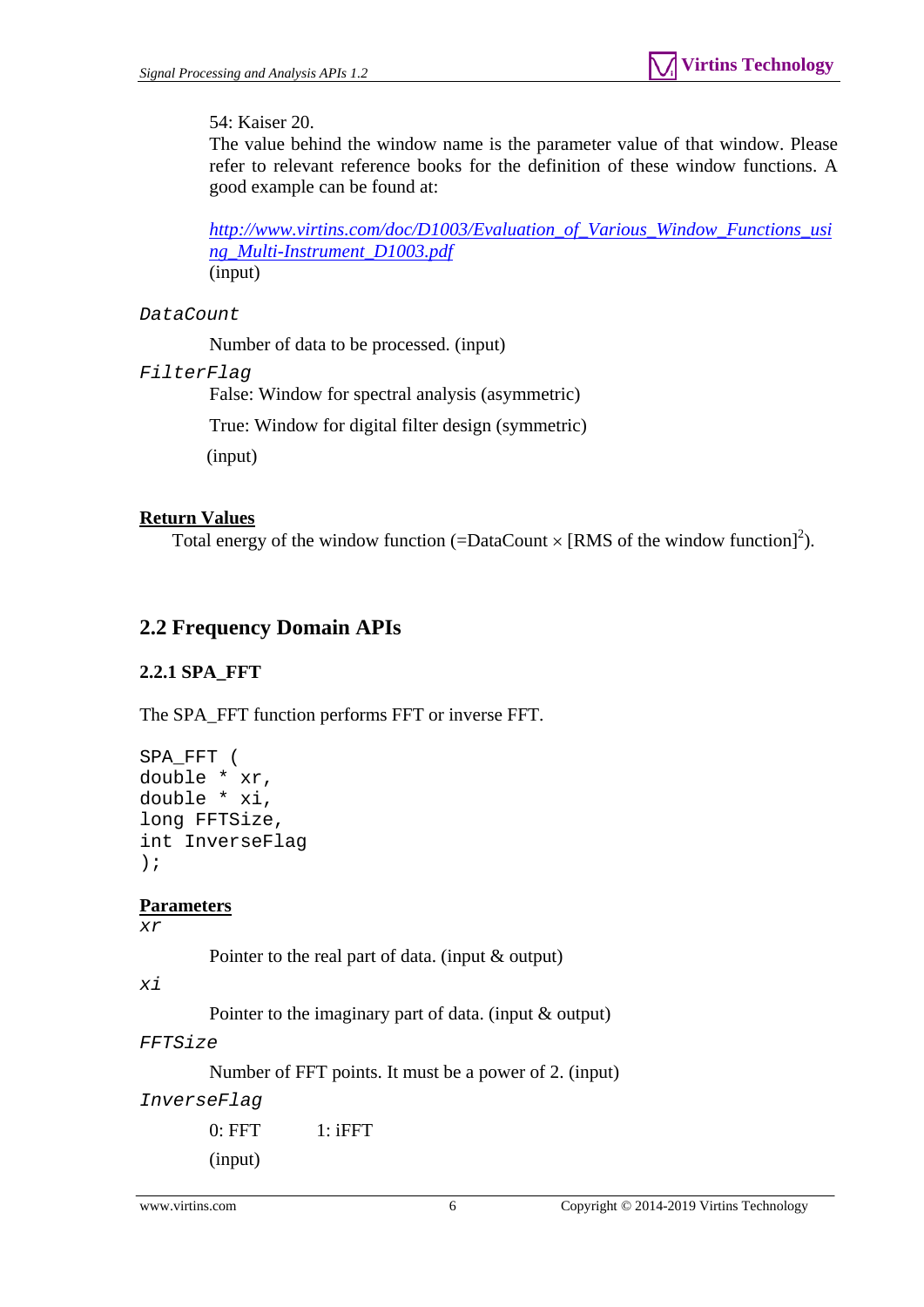## **Return Values**

Reserved.

## <span id="page-6-0"></span>**2.2.2 SPA\_Nto2NFFT**

The SPA\_Nto2NFFT function performs 2N-point FFT using N-point FFT. It is faster than performing 2N-point FFT directly. However, it does not support inverse FFT.

```
SPA_Nto2NFFT ( 
double * xr, 
double * xi, 
long FFTSize, 
int InverseFlag 
);
```
## **Parameters**

*xr* 

Pointer to the real part of data. (input & output)

#### *xi*

Pointer to the imaginary part of data. (input & output)

#### *FFTSize*

 Number of FFT points. It must be a power of 2. Internally, FFT will be performed with  $\frac{1}{2}$  FFTSize. (input)

#### *InverseFlag*

Must be zero. (input)

## **Return Values**

Reserved.

## <span id="page-6-1"></span>**2.2.3 SPA\_SpectrumAnalysisSignalChannel**

The SPA\_SpectrumAnalysisSignalChannel function performs single-channel analysis for amplitude spectrum, phase spectrum, auto correlation, depending on the analysis mode selected.

```
SPA_SpectrumAnalysisSignalChannel( 
double* xr, 
double * xi, 
double * xp, 
double * DataInEU, 
long FFTSize, 
DWORD DataCount, 
double Mean, 
int WindowType, 
double WindowOverlapPercent, 
int AnalysisMode 
);
```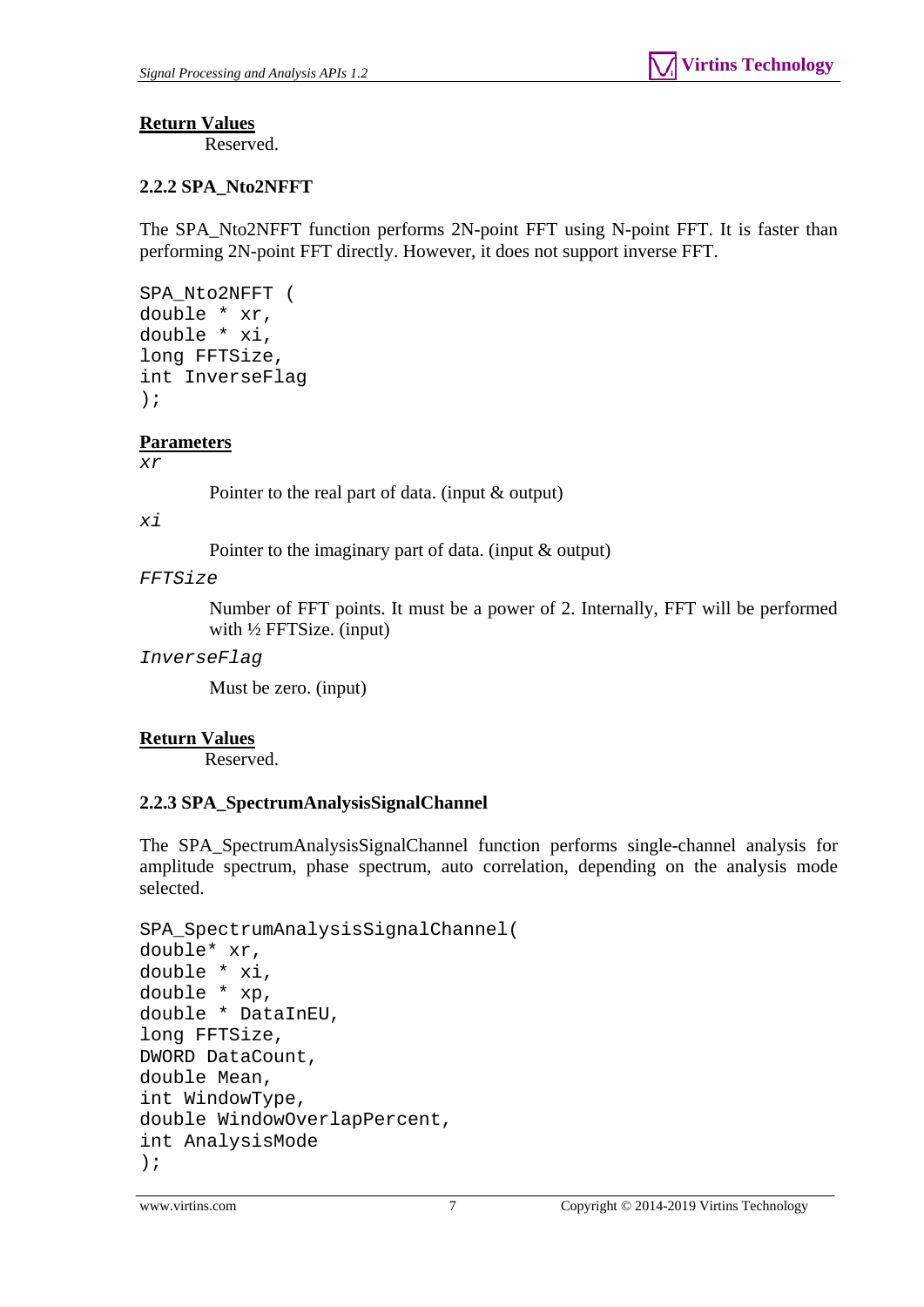#### **Parameters**

*xr* 

Pointer to the real part of FFT/iFFT intermediate / final result. (output)

*xi* 

Pointer to the imaginary part of FFT/iFFT intermediate / final result. (output)

*xp* 

Pointer to the spectrum analysis result. (output)

#### *DataInEU*

Pointer to the data to be analyzed. (input)

#### *FFTSize*

Number of FFT points. It must be a power of 2. (input)

#### *DataCount*

Number of data to be analyzed (input)

#### *Mean*

 Mean value of the data to be analyzed. It can be obtained through SPA\_MaxMinMeanRMS( ). (input)

It is used to remove the mean in the data in time domain before spectral analysis.

#### *WindowType*

 Specifies the window function type. (refer to the same parameter in SPA\_Windowing()). (input)

#### *WindowOverlapPercent*

 Specifies the window overlap percentage. Its value should be equal to or greater than 0 but less than 1. (input)

#### *AnalysisMode*

Analysis mode. (input)

0: Amplitude Spectrum

 xr: real part of FFT intermediate / final result (FFTSize points) xi: imaginary part of FFT intermediate / final result (FFTSize points) xp: RMS amplitude spectrum result (FFTSize  $/2 + 1$  points)

1: Phase Spectrum

 xr: real part of FFT intermediate / final result (FFTSize points) xi: imaginary part of FFT intermediate / final result (FFTSize points) xp: phase spectrum result in degree (FFTSize  $/2 + 1$  points)

#### 2: Auto Correlation

xp: auto correlation result (FFTSize - 1 points)

If *FFTSize* is greater than *DataCount*, then zeros will be padded at the end of *DataInEU* during FFT computation.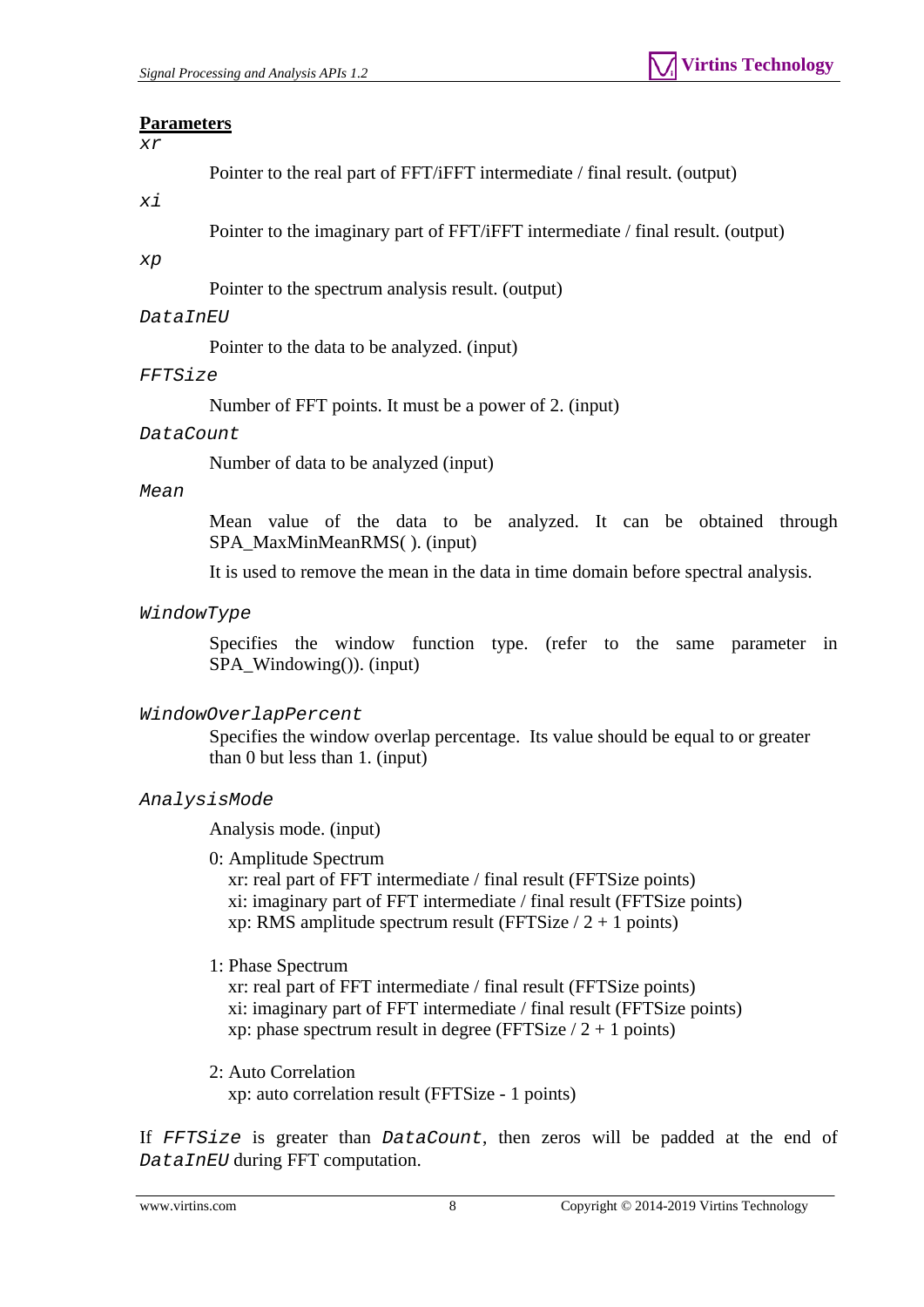If *FFTSize* is less than *DataCount*, then *DataInEU* will be split into different segments with the size of each segment equal to *FFTSize*. The last segment of data will be dropped if its size is not equal to *FFTSize*. The final result will be obtained by averaging the FFT results from all segments. It should be noted that this approach is used for Amplitude Spectrum, Auto Correlation Function, except Phase Spectrum where only the first segment of data is used.

## **Return Values**

Reserved.

## <span id="page-8-0"></span>**2.2.4 SPA\_SpectrumAnalysisDualChannel**

The SPA\_SpectrumAnalysisDualChannel function performs dual-channel analysis for amplitude spectrum, phase spectrum, auto correlation, cross correlation, coherence function, transfer function, impulse response, depending on the analysis mode selected.

```
SPA_SpectrumAnalysisDualChannel( 
double* xr1, 
double * xi1, 
double* xr2, 
double * xi2, 
double * xp1, 
double * xp2, 
double * DataInEU1, 
double * DataInEU2, 
long FFTSize, 
DWORD DataCount, 
double Mean1, 
double Mean2, 
int WindowType, 
double WindowOverlapPercent, 
int AnalysisMode 
);
```
#### **Parameters**

*xr1* 

Pointer to the real part of FFT/iFFT intermediate / final result for Channel 1. (output)

*xi1* 

 Pointer to the imaginary part of FFT/iFFT intermediate / final result for Channel 1. (output)

*xr2* 

Pointer to the real part of FFT/iFFT intermediate / final result for Channel 2. (output)

*Xi2* 

 Pointer to the imaginary part of FFT/iFFT intermediate / final result for Channel 2. (output)

*xp1*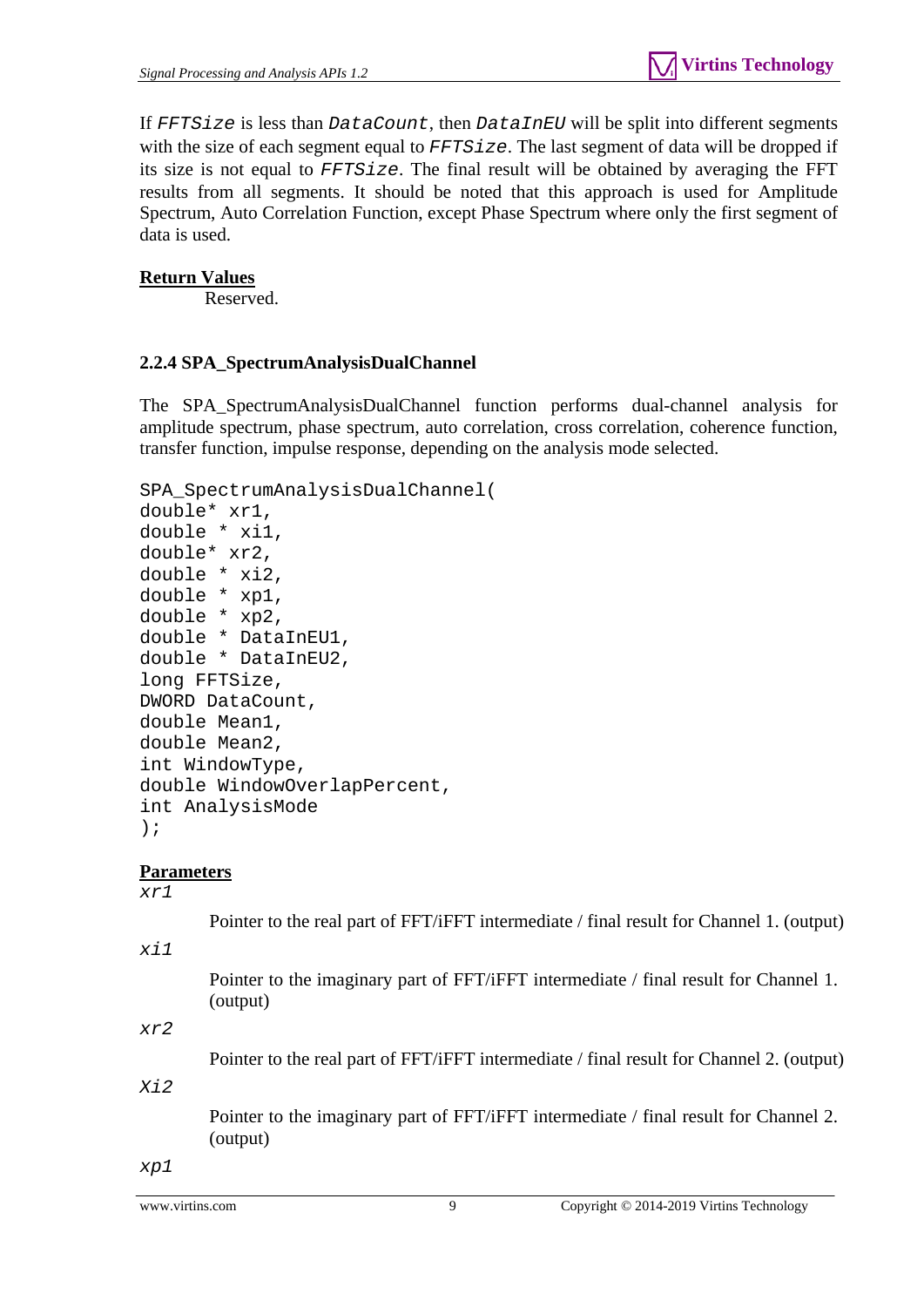Pointer to the spectrum analysis result for Channel 1. (output)

#### *Xp2*

Pointer to the spectrum analysis result for Channel 2. (output)

#### *DataInEU1*

Pointer to the data of Channel 1 to be analyzed. (input)

#### *DataInEU2*

Pointer to the data of Channel 2 to be analyzed. (input)

#### *FFTSize*

Number of FFT points. It must be a power of 2. (input)

#### *DataCount*

Number of data per channel to be analyzed (input)

#### *Mean1*

 Mean value of Channel 1 data to be analyzed. It can be obtained through SPA\_MaxMinMeanRMS( ). (input)

It is used to remove the mean in the data in time domain before spectral analysis.

*Mean2* 

 Mean value of Channel 2 data to be analyzed. It can be obtained through SPA\_MaxMinMeanRMS( ). (input)

It is used to remove the mean in the data in time domain before spectral analysis.

#### *WindowType*

 Specifies the window function type. (refer to the same parameter in SPA\_Windowing()). (input)

#### *WindowOverlapPercent*

 Specifies the window overlap percentage. Its value should be equal to or greater than 0 but less than 1. (input)

#### *AnalysisMode*

Analysis mode. (input)

#### 0: Amplitude Spectrum

- xr1: real part of FFT intermediate / final result for Channel 1 (FFTSize points)
- xi1: imaginary part of FFT intermediate / final result for Channel 1 (FFTSize points)
- xr2: real part of FFT intermediate / final result for Channel 2 (FFTSize points)
- xi2: imaginary part of FFT intermediate / final result for Channel 2 (FFTSize points)

xp1: RMS amplitude spectrum result for Channel 1 (FFTSize  $/2 + 1$  points) xp2: RMS amplitude spectrum result for Channel 2 (FFTSize  $/2 + 1$  points)

#### 1: Phase Spectrum

xr1: real part of FFT intermediate / final result for Channel 1 (FFTSize points)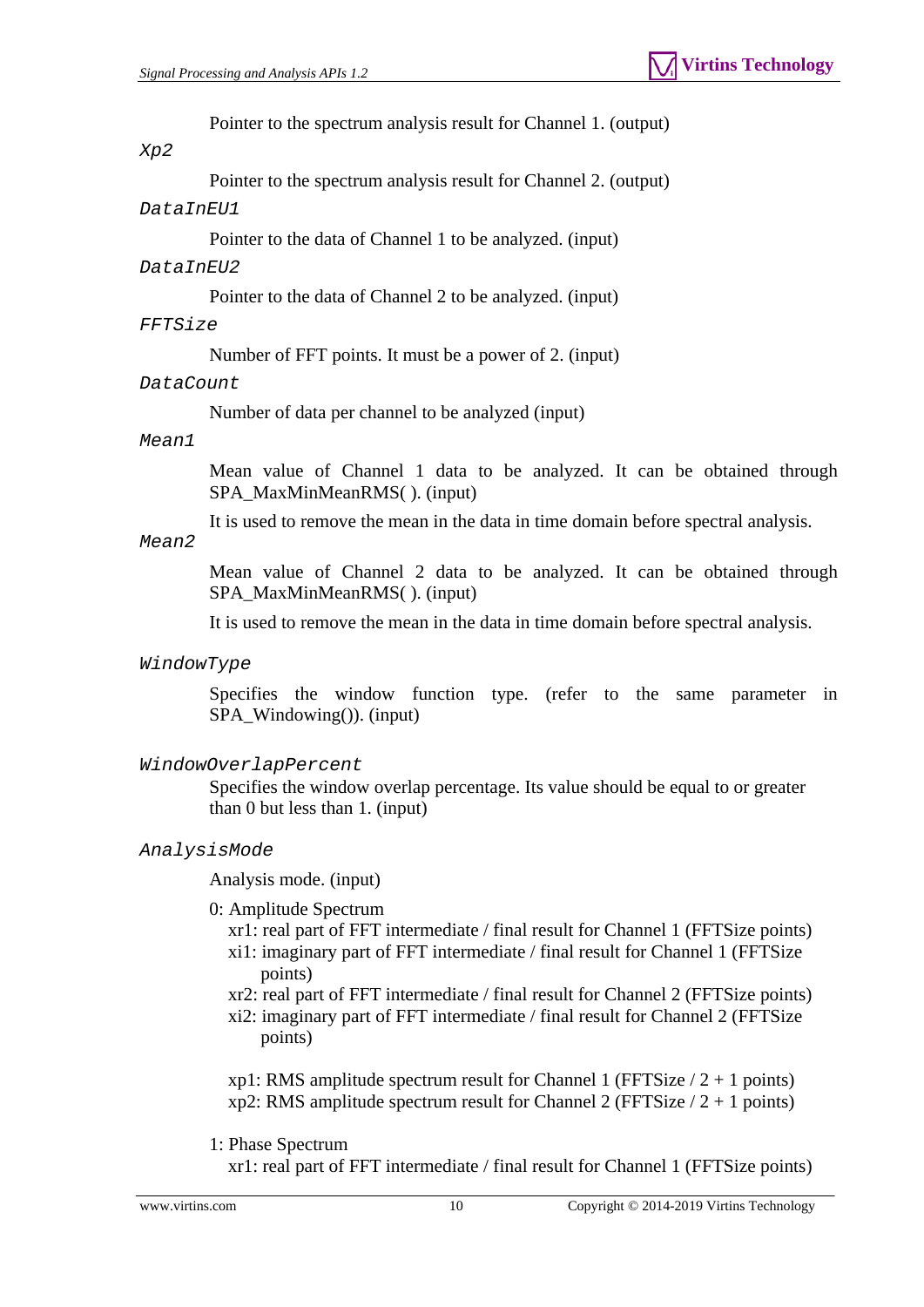- xi1: imaginary part of FFT intermediate / final result for Channel 1 (FFTSize points)
- xr2: real part of FFT intermediate / final result for Channel 2 (FFTSize points)
- xi2: imaginary part of FFT intermediate / final result for Channel 2 (FFTSize points)

xp1: phase spectrum result in degree for Channel 1 (FFTSize  $/2 + 1$  points) xp2: phase spectrum result in degree for Channel 2 (FFTSize  $/2 + 1$  points)

2: Auto Correlation

 xp1: auto correlation result for Channel 1 (FFTSize - 1 points) xp2: auto correlation result for Channel 2 (FFTSize - 1 points)

- 3: Cross Correlation xp1: cross correlation result for Channel 1 (FFTSize - 1 points) xp2: cross correlation result for Channel 2 (FFTSize - 1 points)
- 4: Coherence Function xp1: coherence function result (FFTSize  $/2 + 1$  points)
- 5: Transfer Function  $xp1: Gain result (FFTSize / 2 + 1 points)$  $xp2$ : Phase result (FFTSize / 2 + 1 points)
- 6: Impulse Response xp1: impulse response result (FFTSize points)

If *FFTSize* is greater than *DataCount*, then zeros will be padded at the end of *DataInEU* during FFT computation.

If *FFTSize* is less than *DataCount*, then *DataInEU* will be split into different segments with the size of each segment equal to *FFTSize*. The last segment of data will be dropped if its size is not equal to *FFTSize*. The final result will be obtained by averaging the FFT results from all segments. It should be noted that this approach is used for Amplitude Spectrum, Auto Correlation Function, Cross Correlation Function, Coherence Function, Transfer function, and Impulse Response, except Phase Spectrum where only the first segment of data is used.

The following table listed the averaging method used for each analysis mode:

| Amplitude       | <b>Phase</b>    | Auto        | ross        | <b>Coherence</b> | <b>Transfer</b> | <i>Impulse</i>  |
|-----------------|-----------------|-------------|-------------|------------------|-----------------|-----------------|
| <b>Spectrum</b> | <b>Spectrum</b> | Correlation | Correlation | <b>Function</b>  | <b>Function</b> | <b>Response</b> |
| Power Average   | No              | Power       | Power       | Power            | Power           | Power           |
|                 |                 | Average     | Average     | Average          | Average         | Average         |

*Power Average: The averaging is performed in power spectrum, such as auto power spectrum or cross power spectrum, during the computing process. For amplitude spectrum, it is often called "RMS average".* 

*Normal Average: arithmetic average.* 

#### **Return Values**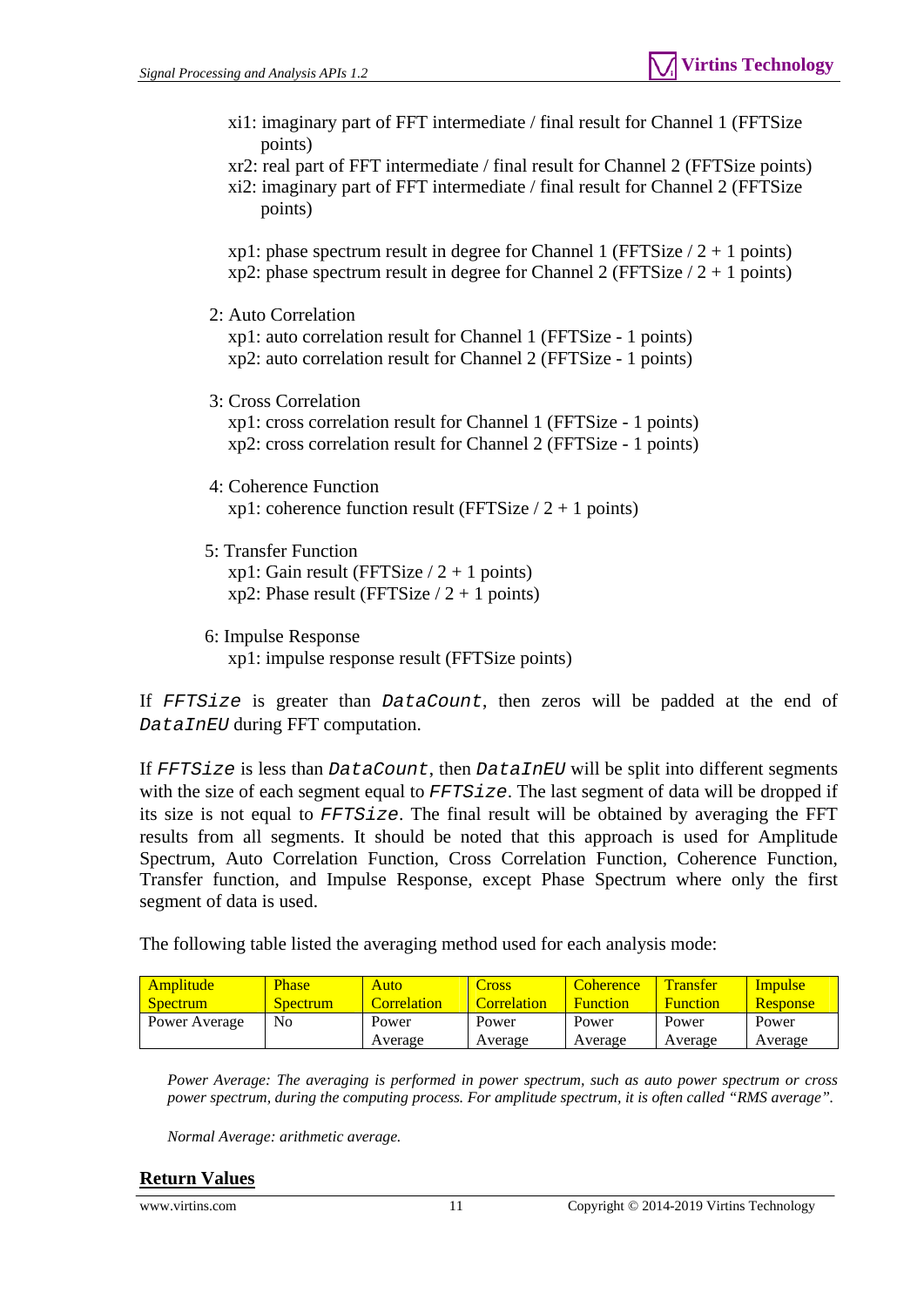Reserved.

## <span id="page-11-0"></span>**2.2.5 SPA\_PeakFrequencyDetection**

The SPA\_PeakFrequencyDetection function detects the peak frequency as well as its RMS amplitude and phase from the RMS amplitude spectrum result.

```
SPA_PeakFrequencyDetection( 
double * xr, 
double * xi, 
double * xp, 
long FFTSize, 
double SamplingFrequency, 
double * PeakFrequency, 
double *PeakFrequencyRMS, 
double * PeakFrequencyPhase 
);
```
## **Parameters**

*xr* 

Pointer to the real part of FFT/iFFT intermediate / final result. (input)

*xi* 

Pointer to the imaginary part of FFT/iFFT intermediate / final result. (input)

*xp* 

Pointer to the RMS amplitude spectrum result. (input)

#### *FFTSize*

Number of FFT points. It must be a power of 2. (input)

*SamplingFrequency* 

Sampling frequency of the data to be analyzed (input)

#### *PeakFrequency*

Pointer to the calculated peak frequency. (output)

#### *PeakFrequencyRMS*

Pointer to the calculated RMS value of the peak frequency. (output)

#### *PeakFrequencyPhase*

Pointer to the calculated phase value (in degree) of the peak frequency. (output)

#### **Return Values**

Reserved.

## <span id="page-11-1"></span>**2.2.6 SPA\_MFCC**

The SPA\_MFCC function calculates the Mel-Frequency Cepstrum Coefficients from RMS amplitude spectrum data.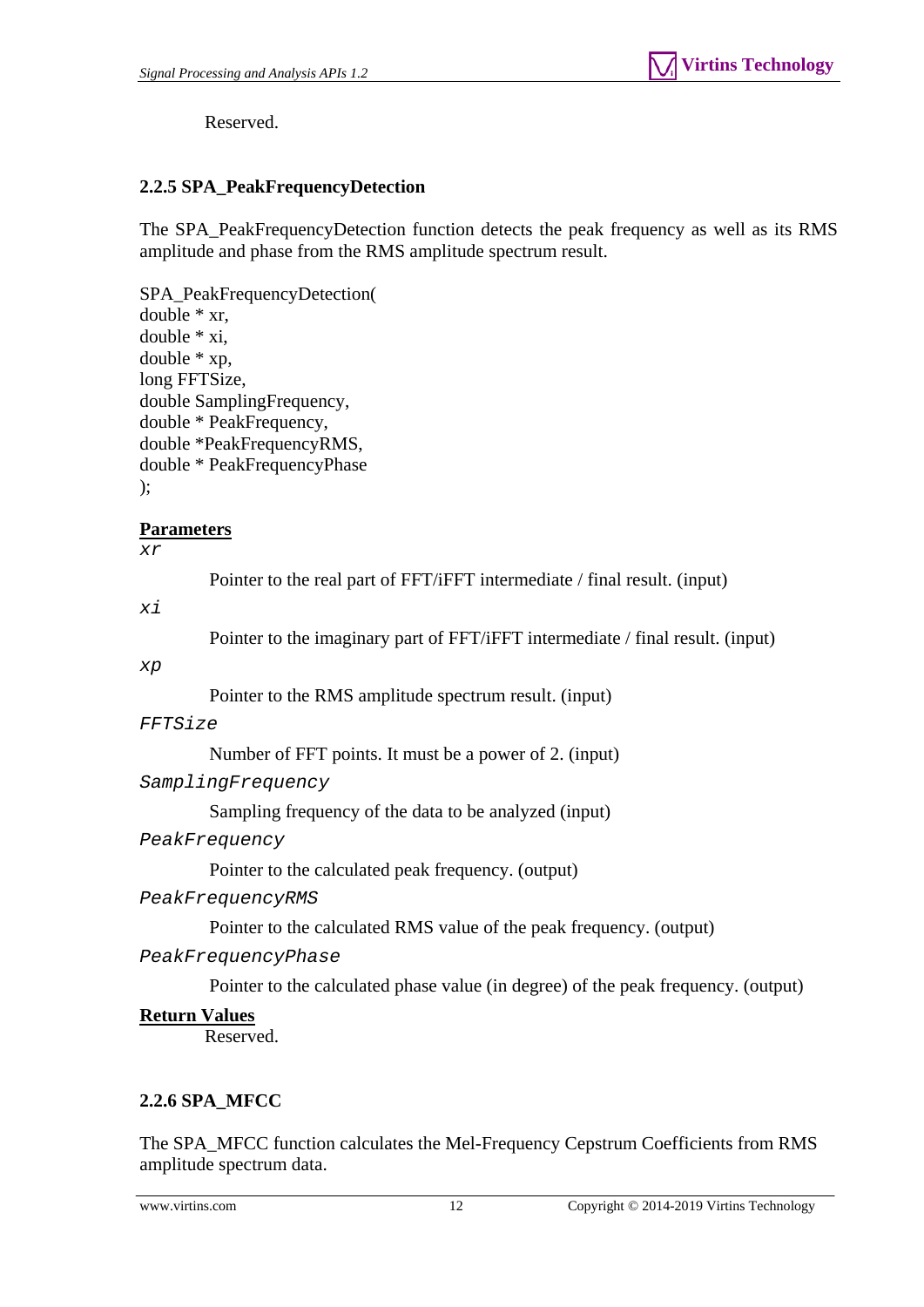SPA\_MFCC( double \*xp, long FFTSize, double SamplingFrequency, double FrequencyLowerLimit, double FrequencyUpperLimit, long MelBandCount, double \* MelCenterF, double \* MelBand, double \* MFCC, int FilterMode, double RelativeTroughLevelIndB  $\lambda$ 

## **Parameters**

*xp* 

Pointer to the RMS amplitude spectrum result. (input)

#### *FFTSize*

Number of FFT points. It must be a power of 2. (input)

*SamplingFrequency* 

 Sampling frequency of the RMS amplitude spectrum data to be analyzed (input) *FrequencyLowerLimit* 

Frequency lower limit of the Mel frequency bands (input)

*FrequencyUpperLimit* 

Frequency upper limit of the Mel frequency bands (input)

*MelBandCount* 

Number of Mel frequency bands in the specified frequency range (input)

#### *MelCenterF*

Pointer to an array of center frequencies of Mel frequency bands (output)

Note that: [number of center frequencies] = MelBandCount  $+ 2$ ;

#### *MelBand*

Pointer to an array of energy contained in each Mel band. (output)

Note that: [number of Mel Bands] = MelBandCount;

#### *MFCC*

Pointer to an array of MFCC. (output)

Note that: [number of MFCCs] = MelBandCount;

#### *FilterMode*

 Mel-scale filter bank mode (input) 0 - filter on power spectrum  $1$  – filter on amplitude spectrum

#### *RelativeTroughLevelIndB*

Forced minimum trough level in dB relative the peak level in Mel frequency bands.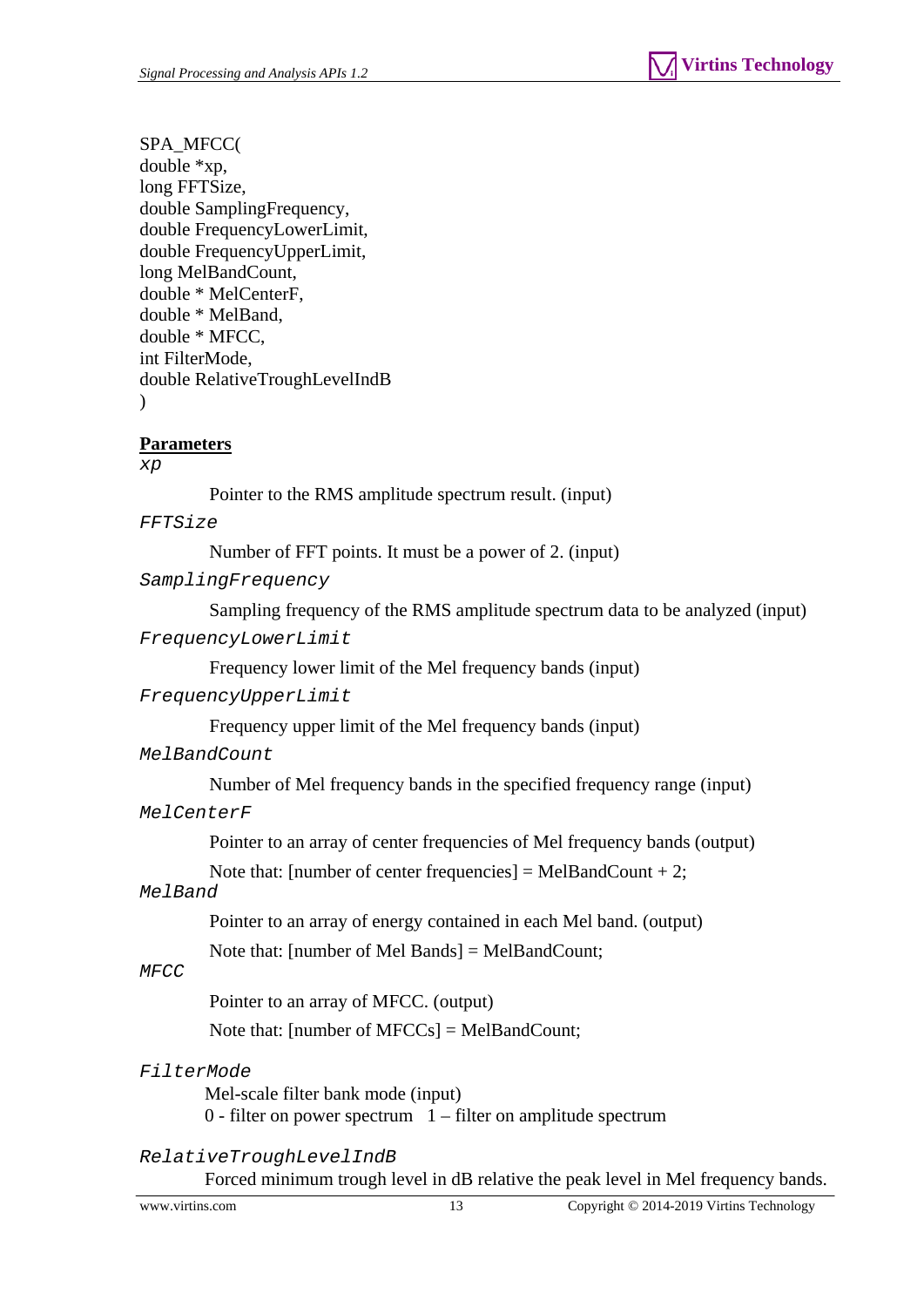**Return Values**

Reserved.

## <span id="page-13-0"></span>**2.2.7 SPA\_DTW**

The SPA\_DTW function computes the distance between two 2-D arrays using Dynamic Time Warping. For example, it can be used to compute the similarity between two 2-D arrays of MFCCs.

double SPA\_DTW( double \*\*x, double \*\*y, long XCount, long YCount, long MFCCCountChosen  $\lambda$ 

## **Parameters**

*\*\*x* 

Pointer to the first 2-D array. (input)

*\*\*y* 

Pointer to the second 2-D array. (input)

*Xcount* 

Number of points in the first array

*Ycount* 

Number of points in the second array

*MFCCCountChosen* 

Number of MFCC used for distance calculation.

[MFCCCountChosen] <= [MFCC Band Count]

## **Return Values**

Distance between the two arrays.

## <span id="page-13-1"></span>**2.2.8 SPA\_THD**

The SPA\_THD function calculates THD, THD+N, SINAD, SNR from the RMS amplitude spectrum result.

SPA\_THD( double \* xr, double \* xi, double \* xp, long FFTSize, double SamplingFrequency, double THDFreqLowerLimit, double THDFreqUpperLimit,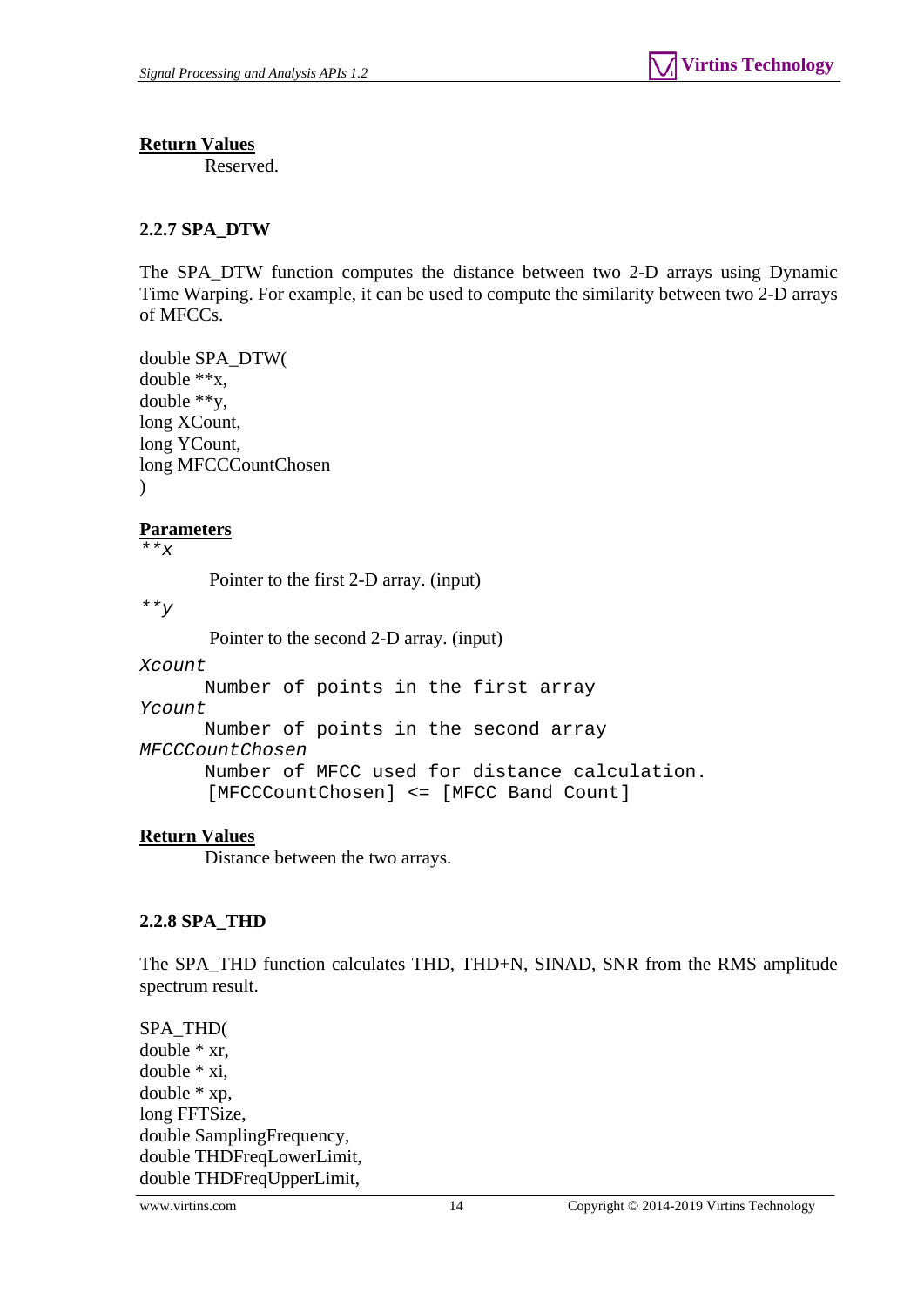double \* PeakFrequency, double \* THD, double \* THDN, double \* SINAD, double \* SNR );

## **Parameters**

*xr* 

|  | Pointer to the real part of FFT/iFFT intermediate / final result. (input) |  |
|--|---------------------------------------------------------------------------|--|
|--|---------------------------------------------------------------------------|--|

*xi* 

```
 Pointer to the imaginary part of FFT/iFFT intermediate / final result. (input)
```
*xp* 

Pointer to the RMS amplitude spectrum result. (input)

#### *FFTSize*

Number of FFT points. It must be a power of 2. (input)

*SamplingFrequency* 

Sampling frequency of the data to be analyzed (input)

*THDFreqLowerLimit* 

 THD, THD+N, SINAD, SNR calculation frequency band lower limit (input) *THDFreqUpperLimit* 

 THD, THD+N, SINAD, SNR calculation frequency band upper limit (input) *PeakFrequency* 

Pointer to the calculated peak frequency (fundamental frequency). (output)

*THD* 

Pointer to the calculated THD in percentage (e.g. 0.01 means 1%). (output)

*THD+N* 

Pointer to the calculated THD+N in percentage (e.g. 0.01 means 1%). (output)

*SINAD* 

Pointer to the calculated SINAD in dB. (output)

*SNR* 

Pointer to the calculated SNR in dB. (output)

## **Return Values**

0: Normal Others: Error

Note: For THD, THD+N, SINAD, SNR measurement, Record Length, FFT size, Window function, etc. need to be set properly in order to get meaningful results. Please refer to Multi-Instrument software manual for details.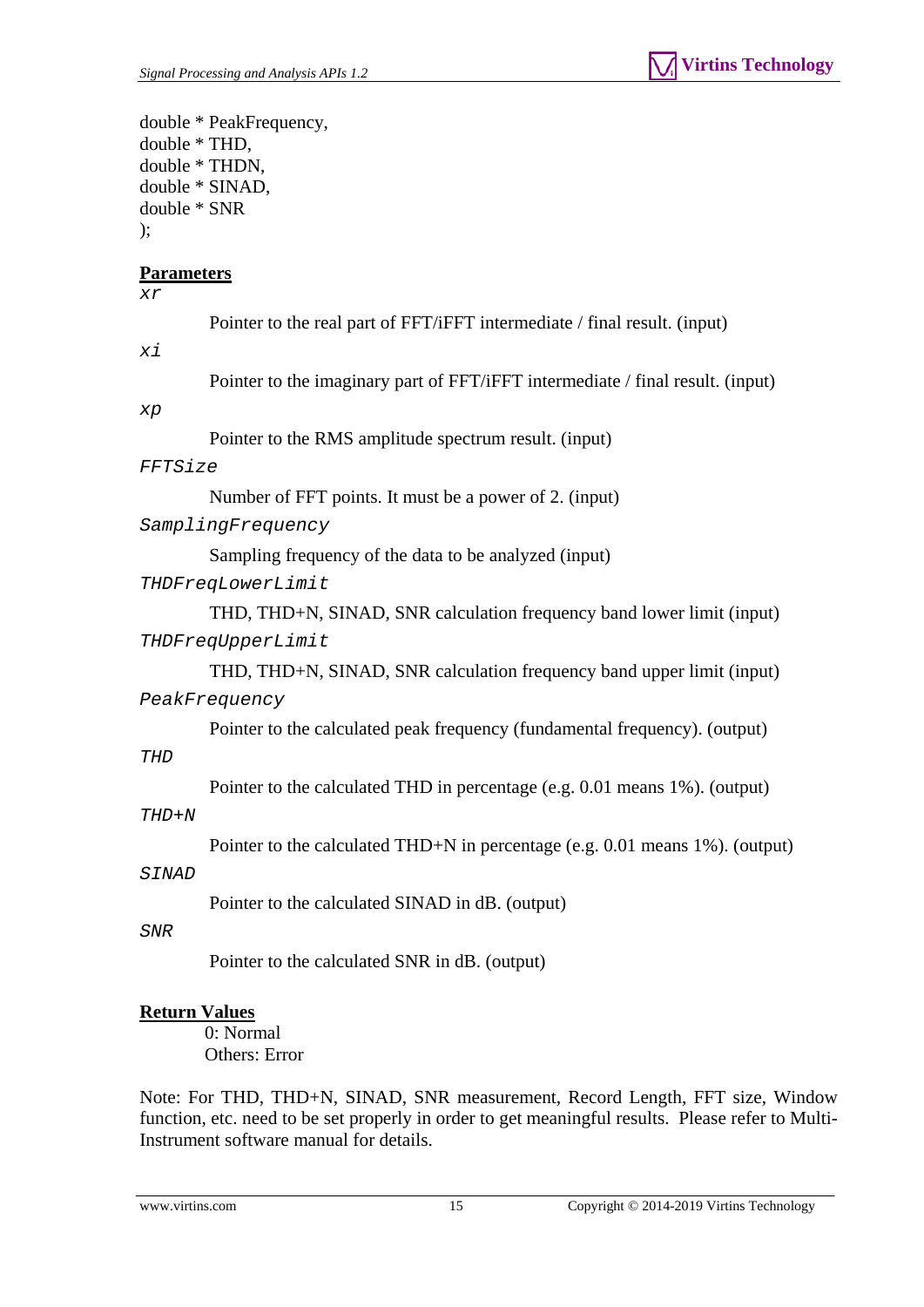## <span id="page-15-0"></span>**2.3 General APIs**

## <span id="page-15-1"></span>**2.3.1 SPA\_Unlock**

The SPA\_Unlock function unlocks the vtSPA DLL so that its functions can be used by the calling program. This function must be called before any other API functions can be used.

```
void Unlock( 
long nSerialNumberPart1, //serial number part 1 
long nSerialNumberPart2, //serial number part 2 
long nSerialNumberPart3, //serial number part 3 
long nSerialNumberPart4 //serial number part 4 
)
```
## **Parameters**

*nSerialNumberPart1* 

Part 1 of the serial number of the vtSPA DLL.

```
nSerialNumberPart1
```
Part 2 of the serial number of the vtSPA DLL.

*nSerialNumberPart1* 

Part 3 of the serial number of the vtSPA DLL.

```
nSerialNumberPart1
```
Part 4 of the serial number of the vtSPA DLL.

Note that:

- 1. The serial number has a format of part1-part2-part3-part4, where each part contains four characters in hex format.
- 2. For copy-protected vtSPA DLLs, such as the trial version, the softkey activated version, the USB hardkey activated version and the DSO hardware bundled version, a generic serial number 0000-0000-0000-0000 should be used. Note that for the trial version and the softkey activated version, a warning message will pop up showing that the DLL is a trial version. The message will not show up if a USB hardkey or any VT DSO hardware is connected to your computer.
- 3. For not-copy-protected vtSPA DLLs, which is usually the case for OEM, a customer specific serial number will be given when the DLL is purchased from Virtins Technology.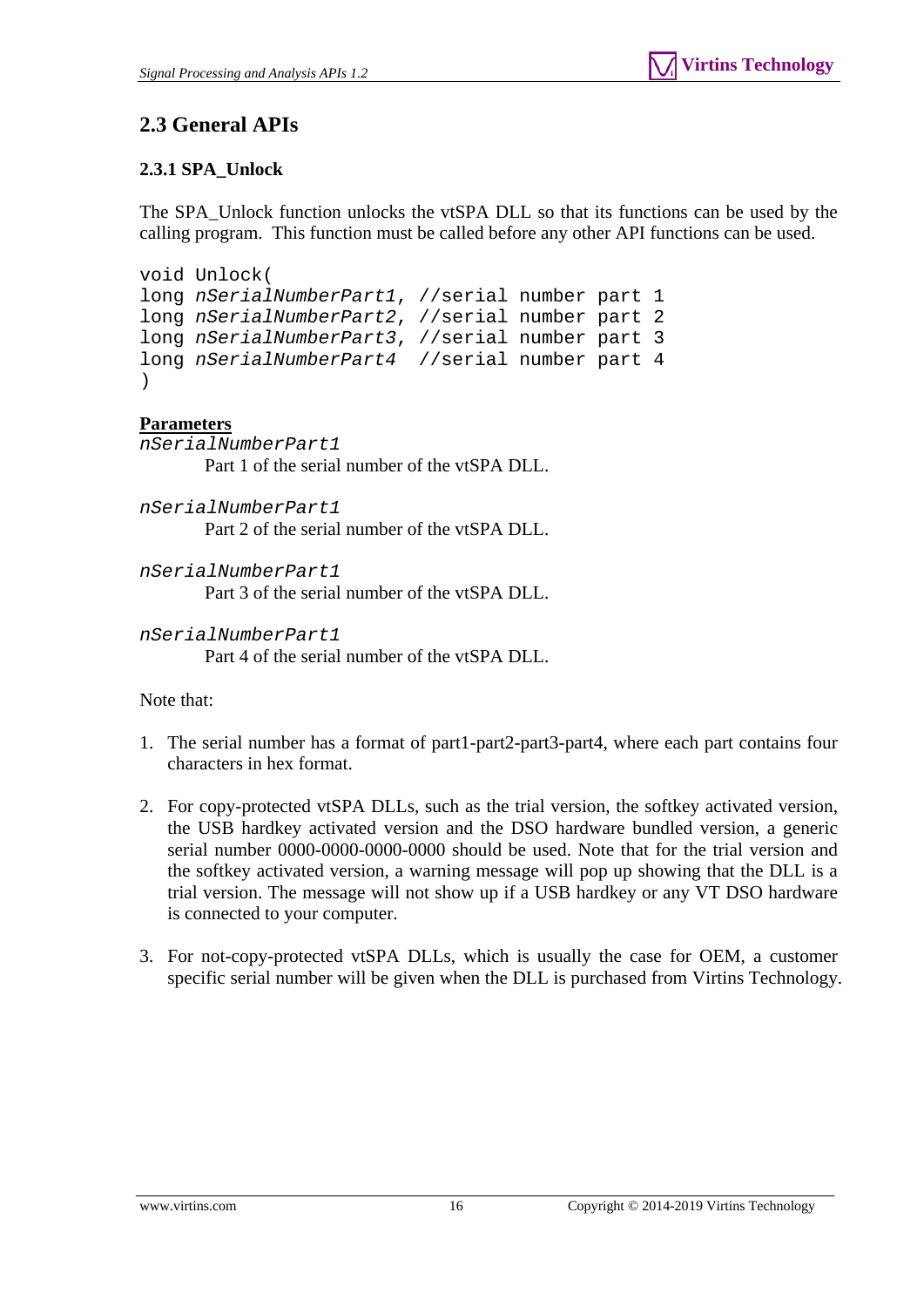# <span id="page-16-0"></span>**3. vtSPA Development Guide**

## <span id="page-16-1"></span>**3.1 Flowcharts**



## <span id="page-16-2"></span>**3.2 Basic Files**

- 1. Header file to be included: vtSPA.h
- 2. vtSPA.dll
- 3. vtSPA.lib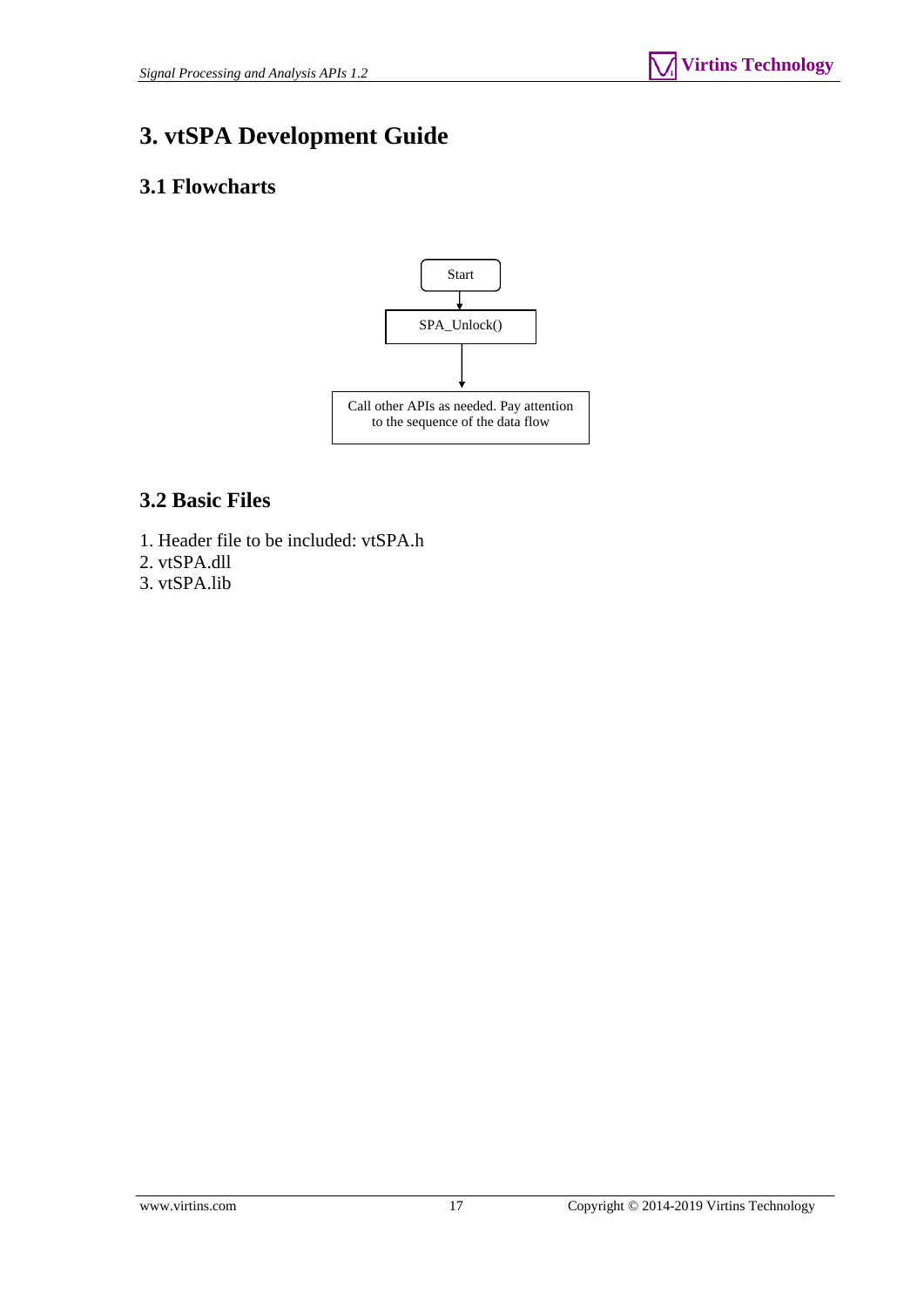# <span id="page-17-0"></span>**4. Sample Programs**

## **4.1 TestDAQ written in Visual C++ 6.0**

<span id="page-17-1"></span>

TestDAQ is a sample DAQ back-end program. It demonstrates how to use the vtDAQ interfaces to perform data acquisition. As shown in the above screenshot, there are one Start/Stop button for starting/stopping DAQ, one combo box for selecting vtDAQ interface DLLs, and one combo box for selecting the number of sampling channels. Selection of sampling channels is used to demonstrate how to change a sampling parameter on-the-fly without manually stopping the DAQ first. All other DAQ parameters are set inside the software codes for simplicity purpose. The program also demonstrates how easily a back-end program can interface to a variety of vtDAQ compatible devices, currently including:

- Sound Cards (MME)
- Sound Cards (ASIO)
- NI DAQmx Cards
- VT DSO H1
- VT DSO H2
- VT DSO H3
- VT DSO F1
- VT DAQ 1
- My DAQ Device

To facilitate data processing and analysis after data acquisition, Virtins Technology has also developed and exposed a suite of Signal Processing and Analysis APIs (vtSPA). These APIs are also linked inside the TestDAQ program. To demostrate some of the vtSPA features, TestDAQ calculates the Max, Min, Mean, RMS, frequency count, total count, RPM, duty